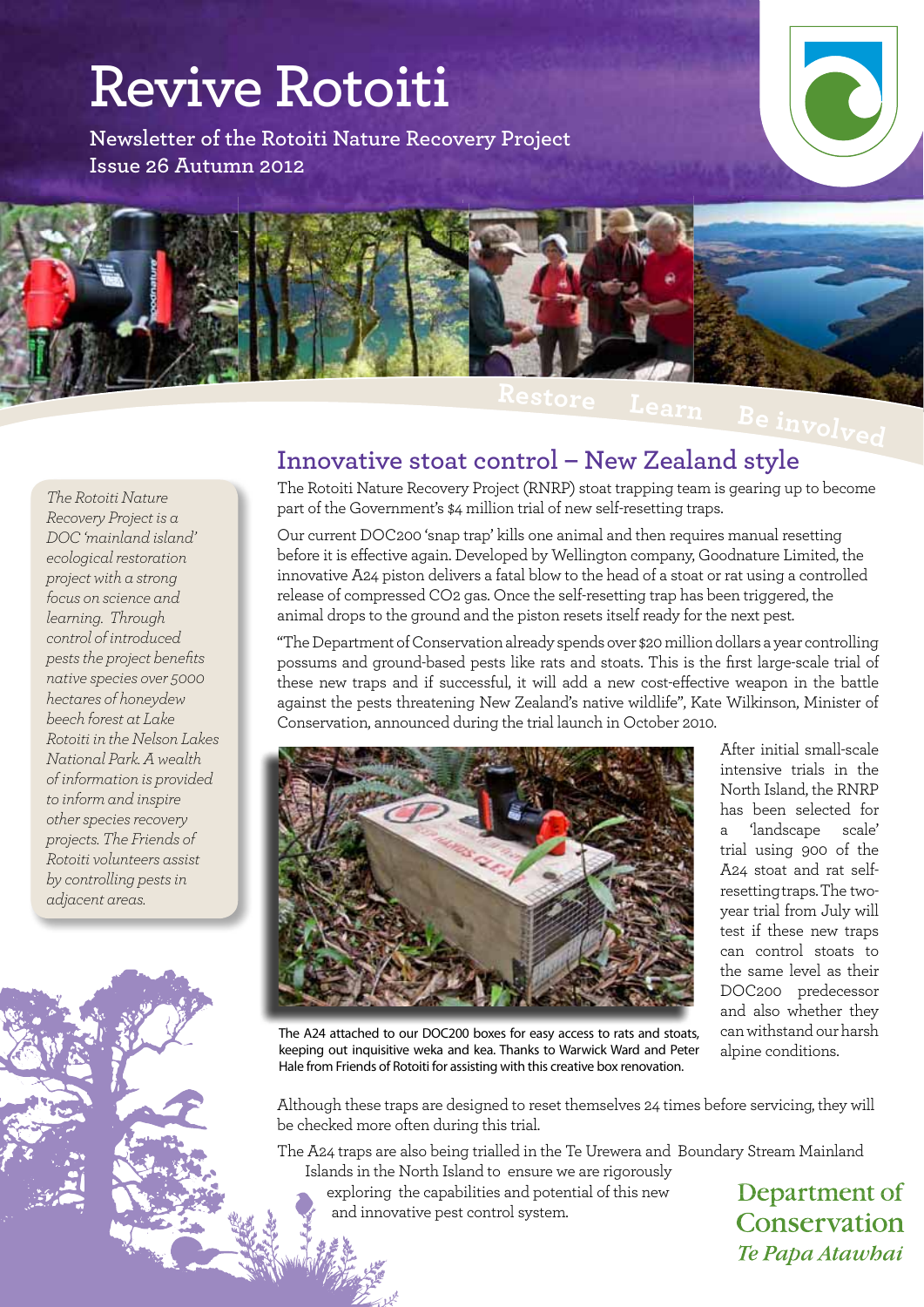# **Welcome to our West Coast kiwi**

*Approved coal mining in the West Coast's great spotted kiwi habitat requires the mining company to safely remove any potentially affected kiwi beforehand. Eggs are collected and hatched at the Willowbank Wildlife Reserve in Christchurch and then the young are released into safe areas including our own RNRP area.* 



Our latest translocated great spotted kiwi, Hine Kokoiti.

*On 23 January, we welcomed our first juvenile from the West Coast's Cyprus Mine on the Stockton Plateau. Named* Hine Kokoiti*, this kiwi had also spent some time at the Paparoa crèche facility before coming to Nelson Lakes.* Hine Kokoiti *was escorted by representatives of Ngati Waewae from the West Coast and welcomed by our local iwi, Ngati Apa, together with St Arnaud residents and visitors.*

*Some adult birds from the West Coast population may also be transferred here over the next three to five years. This should increase breeding and broaden the gene pool of our small population.*



Hine Kokoiti being received by Ngati Apa representatives Aunt Isobel Smith and Debra Kiesling, watched by Glen Newton (DOC ranger).

# **Lights, camera, kiwi action**

Our first season using motion-activated cameras to monitor nesting great spotted kiwi pairs is now complete. Cameras were set up outside two nesting pair's burrows to photograph the parent birds, and any subsequent chicks. The hundreds of photos produced have given the RNRP team much better information about the comings and goings of the kiwi and caught several predator 'home invasion' incidents.

Both pairs produced a chick, with many photos of them spending time just outside the burrow entrance. The chick from the first burrow has been caught since and weighed in at a healthy 870 grams at only three months old.

The camera at the second burrow recorded two stoat visits. The chick hasn't been found with its parents in subsequent checks. There were no apparent signs of predation in the burrow and only time will tell if this chick is alive and well.

An unknown juvenile was also recently discovered with an adult. We suspect this bird hatched last year. These new chicks will help ensure there are enough younger birds around to ensure a viable breeding population in the future.



Great spotted kiwi adult and chick caught on one of our new motion-activated trail cameras, funded by the Friends of Rotoiti supporters.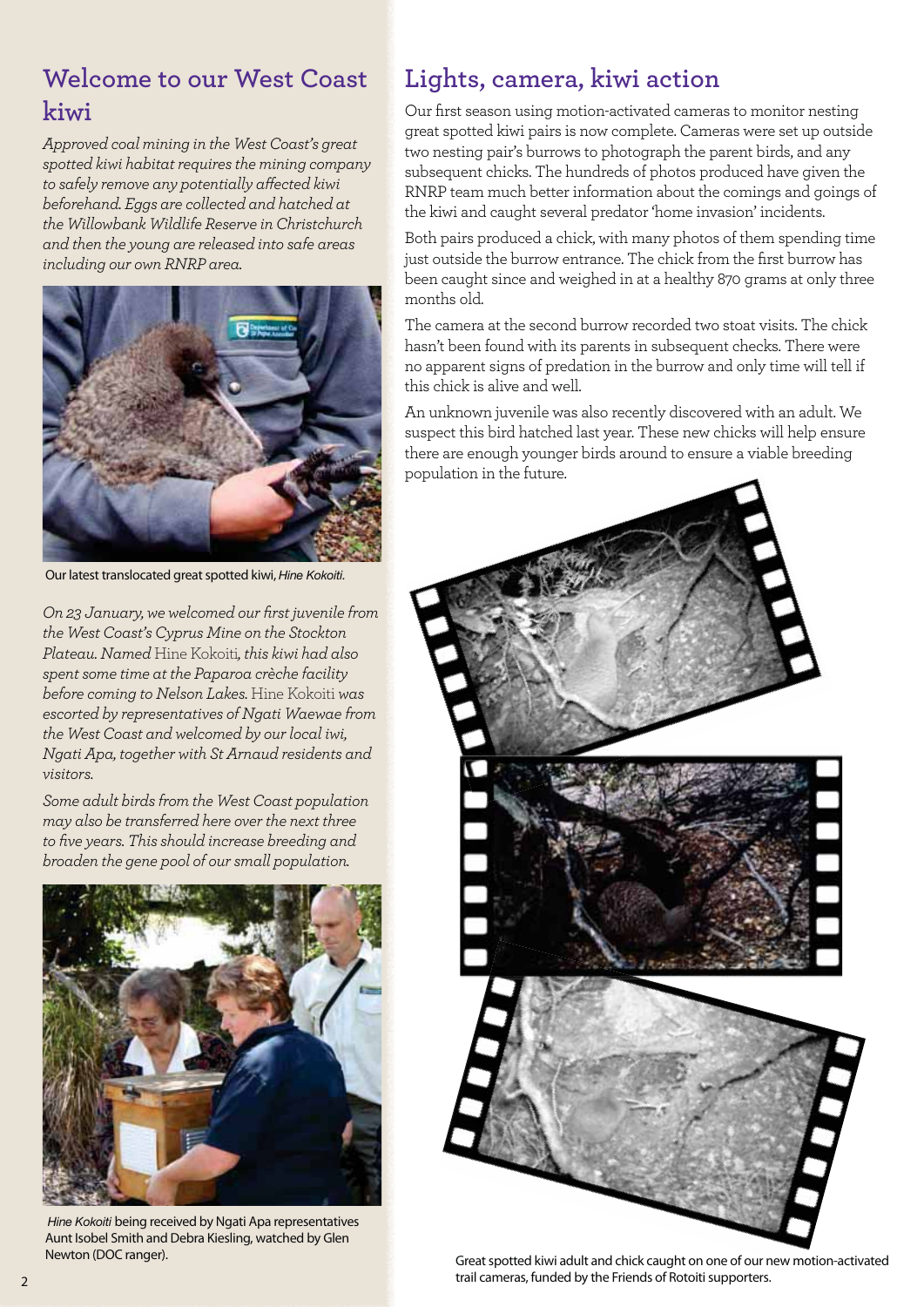#### **Wet weather and wasps**

We appreciate the continued assistance of Landcare Research in our trials of the wasp toxin X-stinguish™ (active ingredient - fipronil). The wasp control grid spacing continues to be our focus, aiming to identify optimum spacing between bait station lines so that all wasp nests are vulnerable.



Worker wasps eagerly collect the meat based bait.

This year the same 400m x 50m grid and a 400m x 100m grid (with paired bait stations) were tested in the core area. Results so far indicate the 400m x 100m grid may be a more effective spacing to ensure that bait was readily available for worker wasps to take back to the majority of nests. Further testing will be required during a season of high wasp numbers.

As January was wet the wasp numbers were slow to build this season, resulting in the X-stinguish™ toxin not being deployed until mid-February. Despite less wasp toxin being put out and less taken by wasps than in other years, wasp numbers were noticeably lower after the operation. Wasp numbers remained much higher outside the trial area.

This season we have also looked at different monitoring methods to measure the success of the operation. Monitoring of honeydew, invertebrates and wasp foraging activity was carried out before and after the trial. Preliminary results indicate that the further the distance from bait station lines, the greater the impact the wasps are having on the ecosystem.

Thank you to the Friends of Rotoiti (FOR) who again assisted in the wasp control trial this season.

#### **RNRP Volunteer opportunities**

*Volunteer ranger opportunities for September 2012 through to April 2013 will be advertised on the DOC website (www.doc.govt.nz) this July. Laura from Germany volunteered last season and said "I think it's the perfect opportunity to get to know more about conservation work in NZ and especially the work of DOC". Please email us at nelsonlakesvolunteers@doc.govt.nz to register your interest.* 

## **Beech forest becomes a rat restaurant**

*After large-scale beech tree flowering last spring, we are expecting more beech seed this winter. Such a beech seed (mast) event can result in large numbers of rodents breeding over the winter due to the readily available beech seed food supply on the forest floor.* 

*We currently monitor beech seed fall once it has dropped off the tree, using collecting trays positioned to catch a sample of the seed which are then counted and analysed.* 

*As the seed falls through May and June, the rodents can already be benefitting from this extra food before we've finished analysing our seed samples in August.*

*In March a new method was used to retrieve seed samples while still on the tree, providing a result four months in advance of the natural seed fall collection method. The unusual tool for this was a shotgun, whereby branches of beech trees with forming seed pods are shot off the tree and the seeds counted.*

*The result of this work showed we should expect a moderate beech mast event this winter. Consequently, we conducted a pre-emptive rat control operation using Ratabate™ (active ingredient – diphacinone) in April. The timing of this rat control will hopefully ensure there are fewer rats to breed over winter and prey on native birds next spring.*



Joris Tinnemans, DOC research assistant, collects beech tree branches for seed counting.